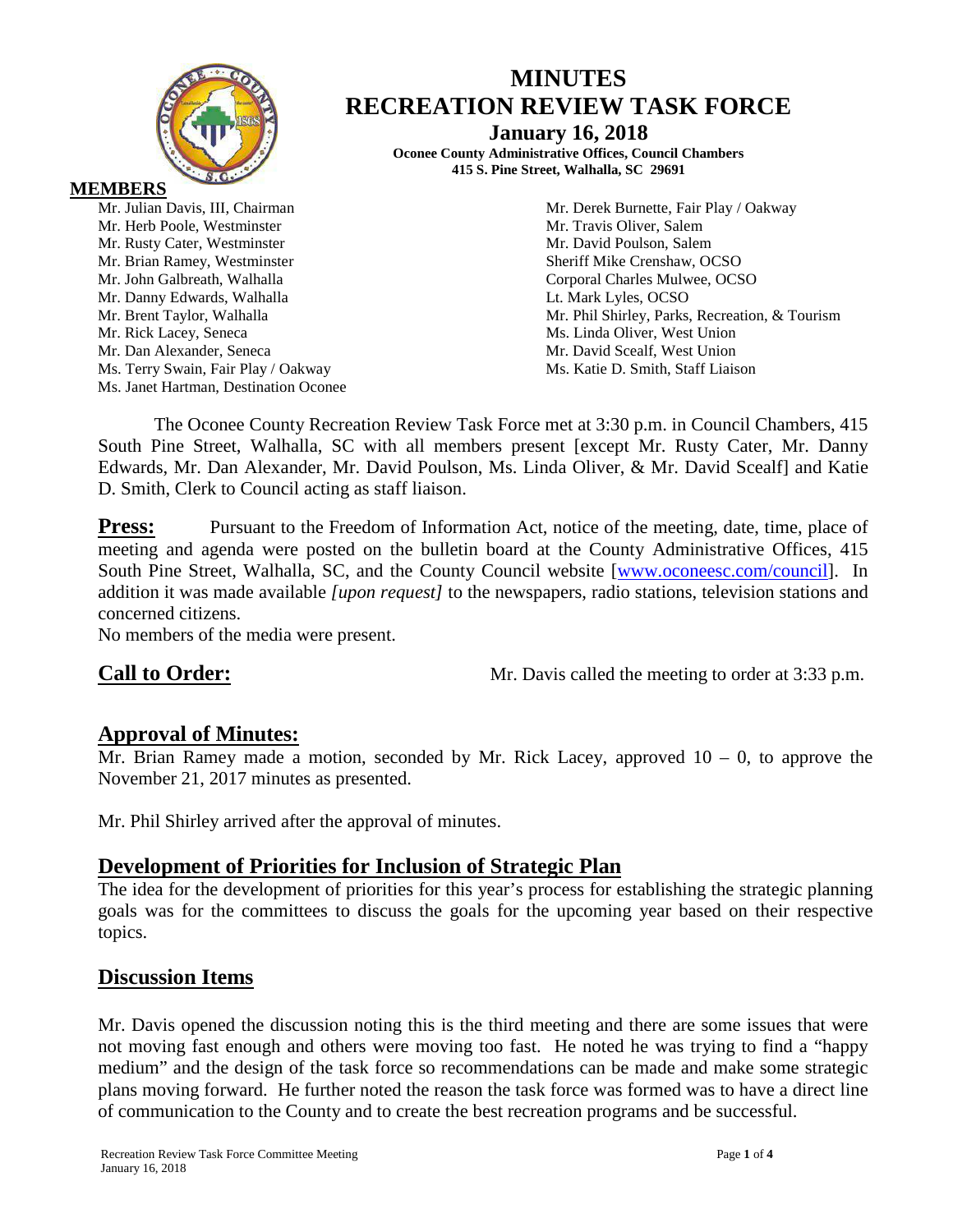Corporal Charles Mulwee, Ms. Janet Hartman, and Mr. Brent Taylor arrived as this time.

Mr. Davis asked each of the members to identify items that we are heading in the right direction in this task force.

# **City Budget Review**

Ms. Terry Swain / Fair Oak Youth Center

- Helping decide what we need to do in planning for recreation programs
- In need of lights and Recreation Director

## Mr. Brian Ramey & Mr. Herb Poole / Westminster

- Budget
- Provide services for citizens
- Served 687 participants in 2017 from the county that doesn't pay city taxes
- If the County would take care of providing this service for these participants, give room in budget
- Facility upgrades
- Cut programs
- Brought in \$34,000 out of city fees and city cost was \$204,000

## Ms. Janet Hartman / Destination Oconee

- Projects
- Assess the needs
- Prioritize
- Figure out where funding is coming from

## Mr. Phil Shirley / Parks, Recreation, & Tourism [PRT] Director

- Money issue
- Determining goal of County Council and how they want to assist
- Facilities
- Priority rank with Council

## Mr. Rick Lacey / Seneca

- Budget
- Give back to the County participants and they are getting everything that city participants get

## Lt. Mark Lyles, Sheriff Mike Crenshaw, & Corporal Charles Mulwee / Oconee County Sheriff's **Office**

- Children & family of Oconee County
- Friendship & learning good discipline in sports
- Motivation to attend school
- Money issues
- Cities have a viable recreation department
- Decrease in juvenile arrests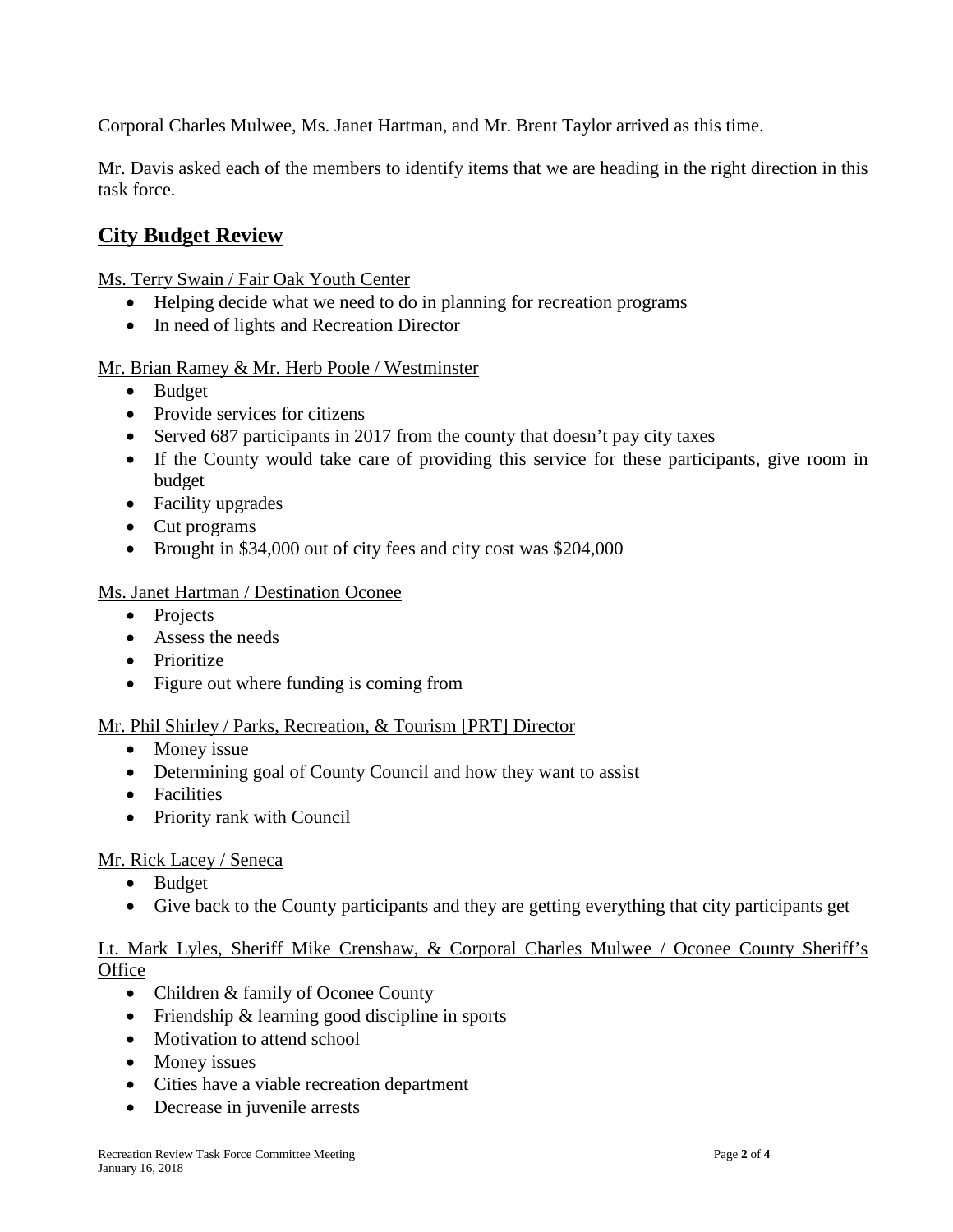#### Mr. Travis Oliver / Salem

- Do not have a facility that Salem maintains
- DAR allows them to use gym and ball field
- Provide funding to fix different items, line the fields, purchase nets, etc.
- Limited to basketball, soccer, and baseball

Mr. Davis addressed the Committee, noting the following:

- Larger opportunities for everyone
- Budget
- Multiple children participating
- Transportation
- Volleyball at Fair Oak & Westminster

#### Mr. John Galbreath / Walhalla

- Improve the recreation department
- Budget
- Travel expenses of all-stars

#### Mr. Brent Taylor / Walhalla

- Opportunity to partner with the cities or independent organizations
- Develop a plan
- Accountability
- Facility development
- County interested in subsidizing some of the fees

#### Derek Burdette / Fair Play / Oakway

- Most participants in recreation do not live in the cities
- Take burden off of city taxpayers
- Incorporate entire County residents to fund recreation programs throughout the County
- Budget
- Maintenance of the facilities
- Utilities

Discussion continued to include:

- Talk with Council to see what monetary looks like
- Will not always be the same
- Cities will carry the largest burden
- Fundraisers
- Capitol sales
- Talk with City Councils
- Annual contribution vs. one time contribution
- Volunteers
- Tourist attraction
- Budget
- Let the County pay their part